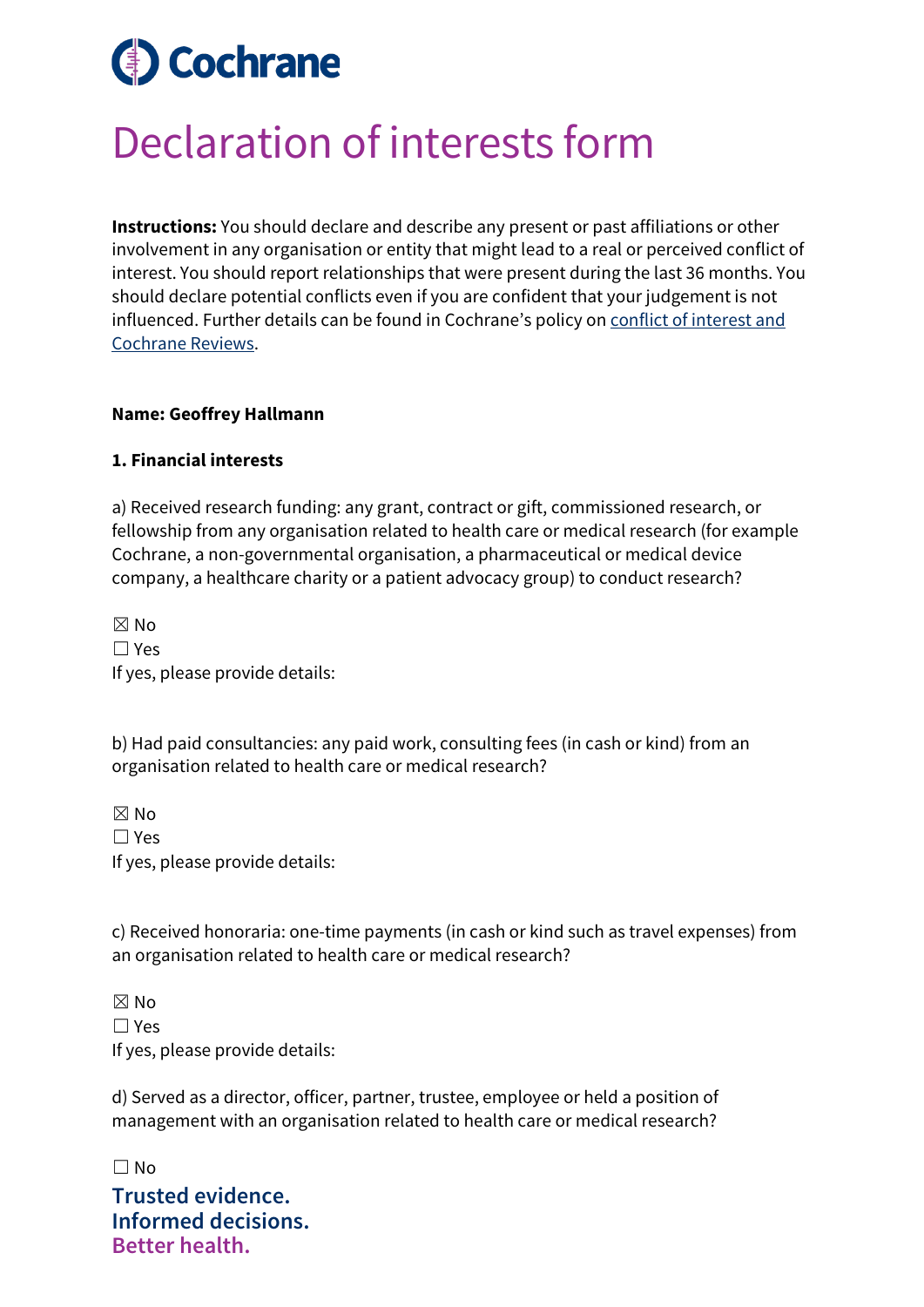

☒ Yes If yes, please provide details:

I have been employed as an ITAS tutor for Charles Darwin University, Griffith University, Southern Cross University, University of New England, University of Queensland, University of Technology, Sydney and University of Sydney. I have never been involved in any research program with these institutions.

e) Possessed share-holdings, stock, stock options, equity with an organisation related to health care or medical research (excludes mutual funds or similar arrangements where the individual has no control over the selection of the shares)?

☒ No ☐ Yes If yes, please provide details:

f) Received personal gifts from an organisation related to health care or medical research?

☒ No ☐ Yes If yes, please provide details:

g) Had an outstanding loan with an organisation related to health care or medical research?

 $\boxtimes$  No ☐ Yes If yes, please provide details:

h) Received royalty payments from an organisation related to health care or medical research?

 $\boxtimes$  No ☐ Yes If yes, please provide details:

### **2. Non-financial interests**

Do you have any other interests that would reasonably appear to be related to the primary interest? Such interests could include, but are not limited to, publicly declaring any strong opinions about this health area, unpaid membership of committees, advisory

**Trusted evidence. Informed decisions. Better health.**